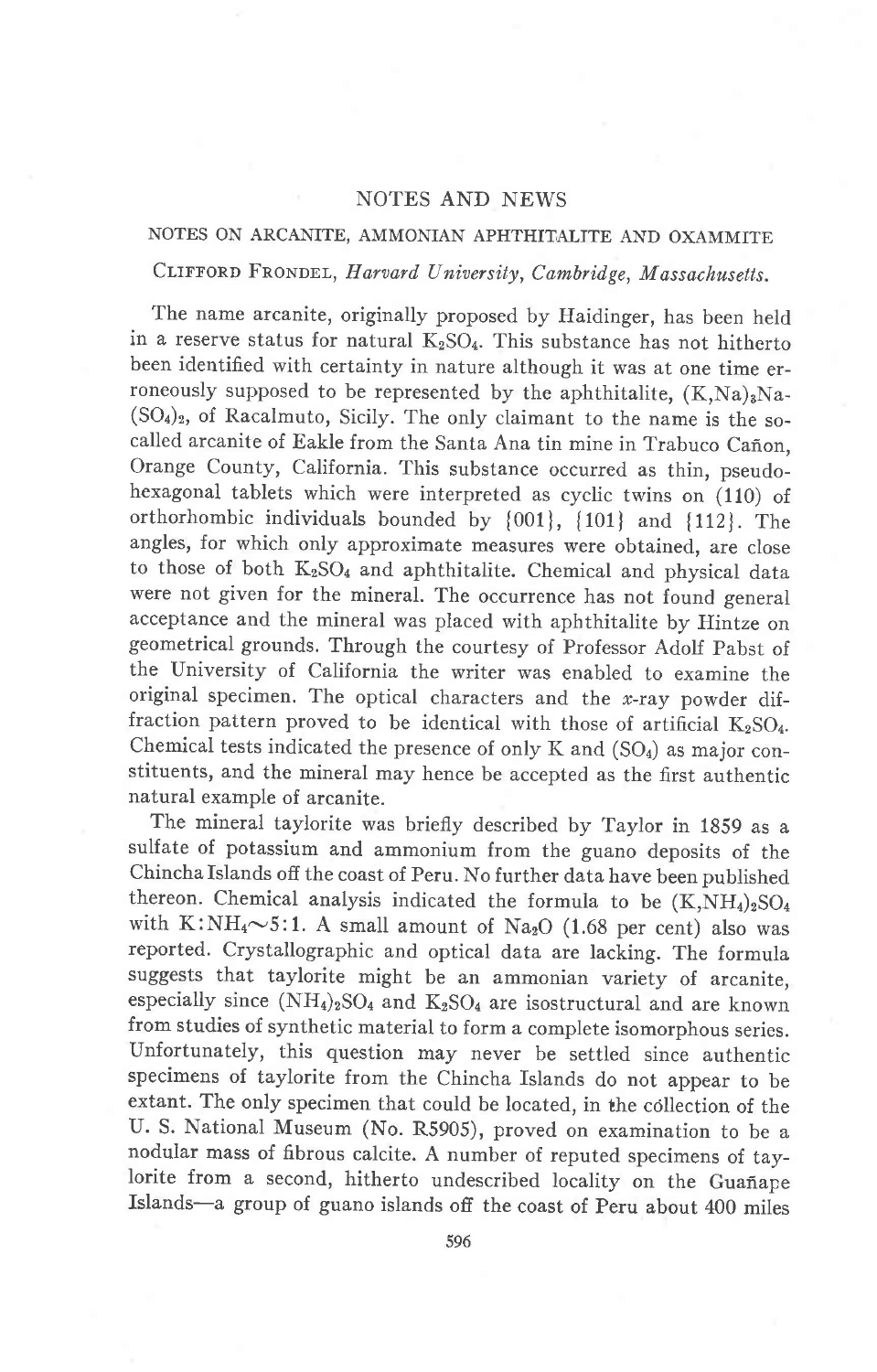# NOTES AND NEWS

northwest of the Chincha Islands-were found in the Harvard collection. This material comprised coarsely fibrous crusts and differs in this respect from the original taylorite which was said to occur as compact lumps or concretions with a crystalline structure. X-ray powder patterns of this material were virtually identical with that of aphthitalite (glaserite),  $(K,Na)_3Na(SO_4)_2$ . A chemical analysis of the mineral by F. A. Gonyer is cited below. The analysis yields

|       | $K_2O$ $(NH_4)_2O$ $Na_2O$ |      | SO <sub>3</sub> | $P_2O_5$ $H_2O$ at 95° Organic |         | Total |
|-------|----------------------------|------|-----------------|--------------------------------|---------|-------|
| 33.87 | 5.68                       | 9.65 | 48.62           | $0.70 \qquad 0.21$             | present | 98.73 |

the formula  $(K,NH_4)_3Na(SO_4)_2$  with  $(K,NH_4):Na=3.0:1$  and K:NH<sub>4</sub>=3.3:1. The mineral thus is an ammonian variety of aphthitalite. The color is yellowish white and there is a distinct cleavage, presumably on  $\{10\bar{1}0\}$ . Fracture surfaces have a silky luster. Hardness  $2\frac{1}{2}$ . Specific gravity 2.51 (measured), 2.56 (calculated). Optically unaxial positive with  $n0=1.498\pm0.002$  and  $nE=1.503\pm0.002$ . The powder pattern was indexed in terms of a hexagonal cell with  $a_0=5.67$  kX and  $c_0$  = 7.34 ( $a_0$ :  $c_0$  = 1:1.290). These values are close to those of aphthitalite, which is hexagonal  $-P$ , scalenohedral ( $\overline{3}$  2/m), with  $a_0=5.65$  kX and  $c_0$  = 7.29 ( $a_0$ : $c_0$  = 1:1.294) for material of unstated K:Na ratio, according to Gossner. Ammonian aphthitalite is soluble in water and has a saline and bitter taste. The material contains a small amount of organic matter and on heating turns brown or black and finally white. In these respects, and also in chemical composition, the present mineral resembles taylorite, and the two substances may perhaps be identical.

Another specimen of so-called taylorite from the Guañape Islands, contained in the collection of the American Museum of Natural History, has been described optically by Larsen. He found the mineral to be biaxial positive with 2V about 36°,  $r > v$ , and  $nX = 1.447$ ,  $nY = 1.448$ ,  $nZ=1.459$ . These values differ significantly from those for arcanite, ammonian arcanite or mascagnite, and doubtless refer to some other species, perhaps stercorite.

In the course of the above work specimens labeled guanapite, guanoxalate, and oxammite from the Guañape Islands were examined. One of the minerals present on the specimens was identified by optical and x-ray comparison with artificial material as ammonium oxalate monohydrate  $(NH_4)_4C_2O_4$  H<sub>2</sub>O. This substance doubtless is oxammite, for which the formula  $(NH_4)_4C_2O_4.2H_2O$  was originally given. The mineral formed opaque, yellowish, lamellar masses with a perfect cleavage on {001}. Optically biaxial negative with X perpendicular to the cleavage and  $nX = 1.440$ ,  $nZ = 1.593$ , 2V medium large. The mineral was somewhat altered on the surface to a fibrous. unidentified substance.